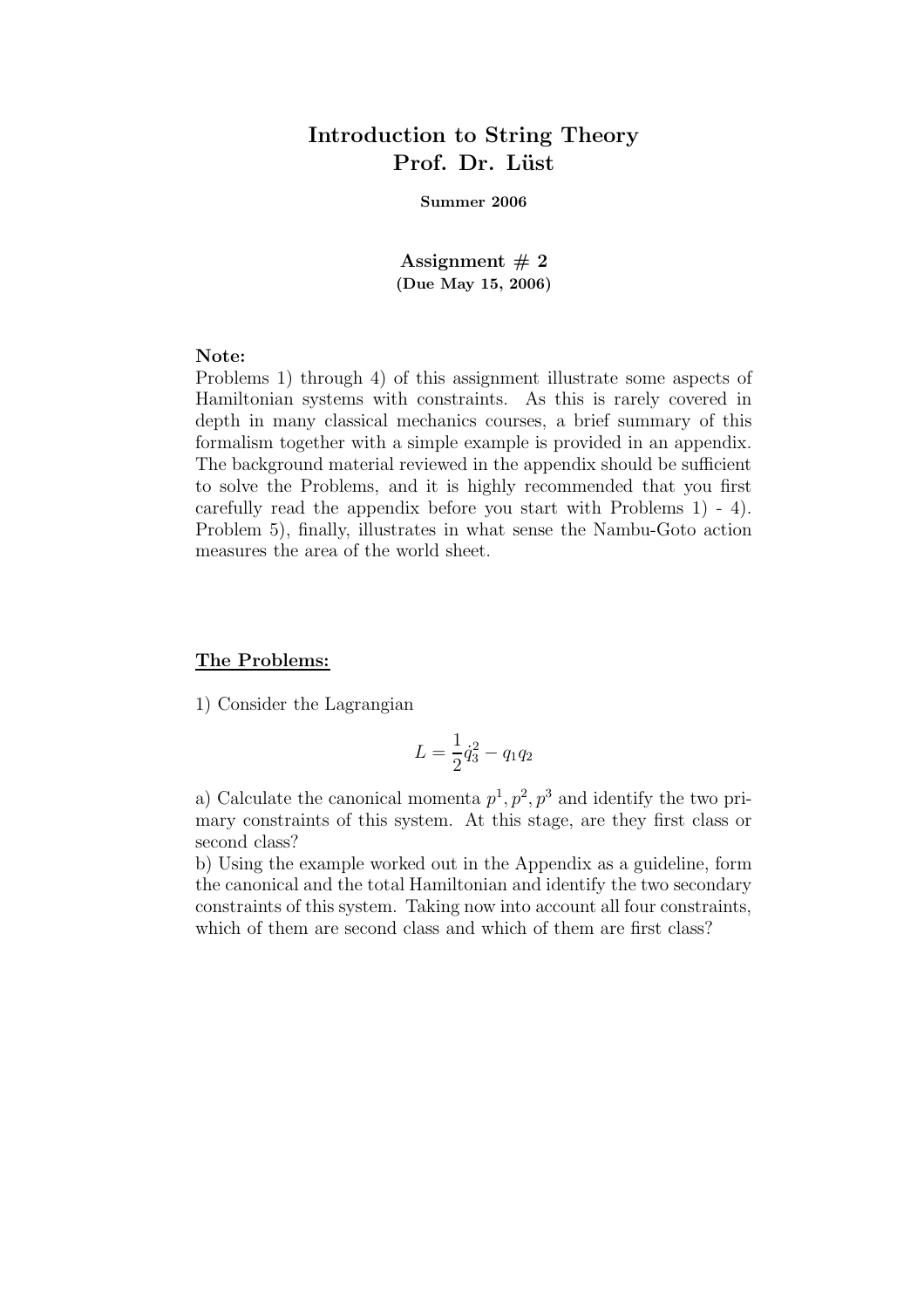2) Consider the Lagrangian of a relativistic point particle,

$$
L_1 = -m\sqrt{-\dot{x}^{\mu}\dot{x}_{\mu}}
$$

a) Calculate the canonical momenta  $p_\mu$  and show that

$$
\phi = p^{\mu}p_{\mu} + m^2 = 0
$$

arises as a primary constraint. Is it first or second class?

b) Compute the canonical and the total Hamiltonian. Show that the canonical Hamiltonian vanishes identically and, therefore, that the "time"-evolution w.r.t.  $\tau$  is only generated by the constraint  $\phi$ . c) Are there secondary constraints?

3) Consider now the alternative Lagrangian

$$
L_2 = \frac{1}{2} (e^{-1} \dot{x}^\mu \dot{x}_\mu - em^2)
$$

a) Treating  $e(\tau)$  as a dynamical variable just as  $x^{\mu}(\tau)$ , compute the corresponding canonical momenta  $p_e \equiv \frac{\partial L_2}{\partial \dot{e}}$  and  $p_\mu \equiv \frac{\partial L_2}{\partial \dot{X}^\mu}$ . Show that there is one (very simple) primary constraint (it is not  $\overrightarrow{(p^{\mu}p_{\mu}+m^2)}=0$ !). Is it first class?

b) Compute the canonical and the total Hamiltonian and verify that the constancy of the primary constraint found in a) requires  $(p^{\mu}p_{\mu}+m^2)=0$ as a secondary constraint. Is this secondary constraint first or second class?

# Conclusion:

Problems 2) and 3) show that the classification scheme primary vs. secondary constraints can give different results depending on which particular Lagrangian is used as the starting point. It is therefore not really an intrinsic classification scheme at the Hamiltonian level. A more intrinsic classification is according to the first and second class property, which turns out to be the same in problem 2) and 3) (as you should have found).

4) Consider the Nambu-Goto action of a relativistic string:

$$
S_{NG} = -T \int d\tau d\sigma \sqrt{-\det(\partial_a X^\mu \partial_b X^\nu \eta_{\mu\nu})}.
$$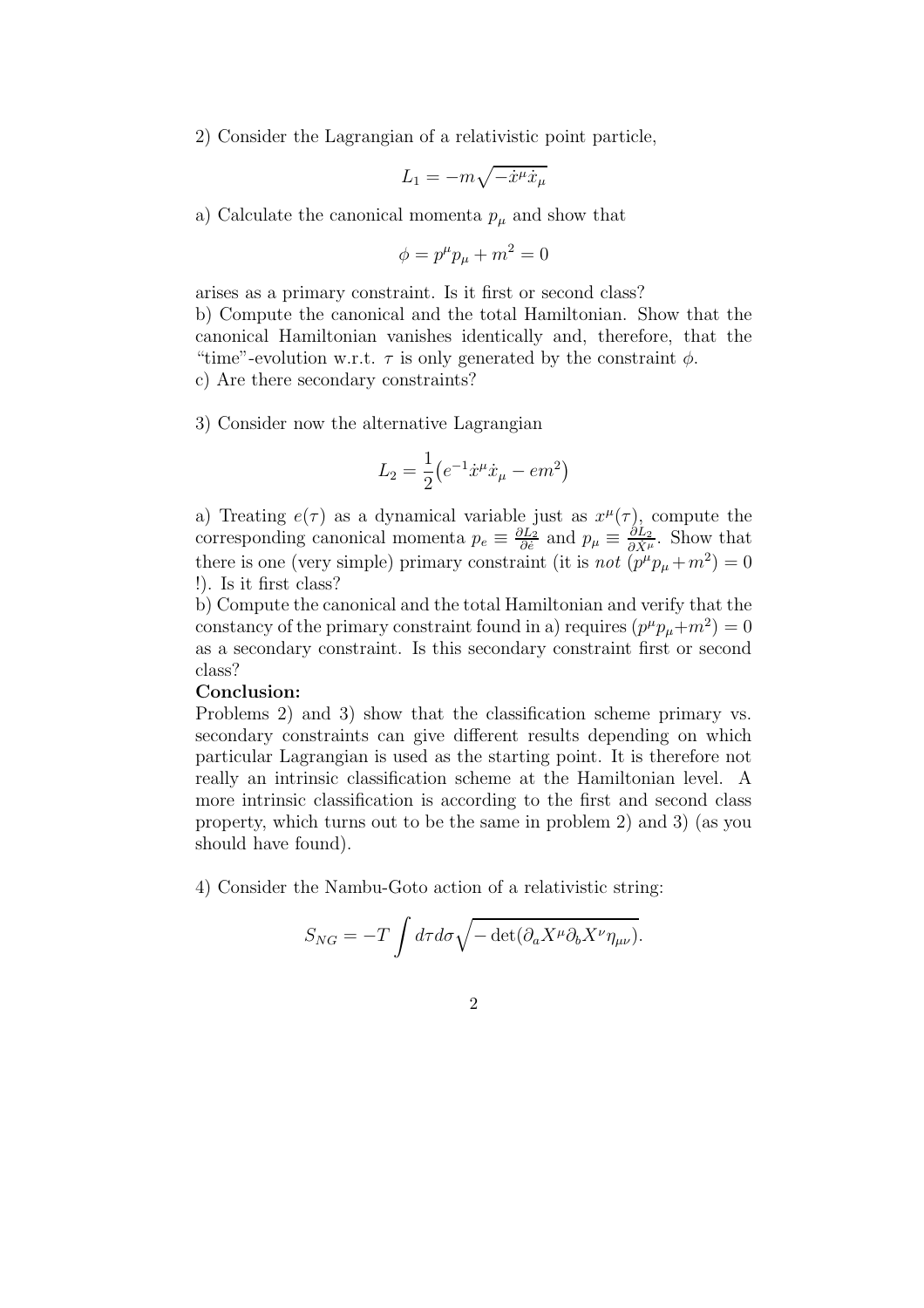a) Calculate the canonical momenta

$$
\Pi_{\mu}(\tau,\sigma) := \frac{\partial \mathcal{L}}{\partial \dot{X}^{\mu}}
$$

b) Verify that  $\phi_1 = \Pi^{\mu} X_{\mu}' = 0$  and  $\phi_2 = \Pi^{\mu} \Pi_{\mu} + T^2 X^{\mu'} X_{\mu}' = 0$  arise as primary constraints.

c) Using the equal time Poisson brackets

$$
\{X^{\mu}(\sigma,\tau),\Pi^{\nu}(\sigma',\tau)\} = \eta^{\mu\nu}\delta(\sigma-\sigma')
$$
  

$$
\{X^{\mu}(\sigma,\tau),X^{\nu}(\sigma',\tau)\} = 0
$$
  

$$
\{\Pi^{\mu}(\sigma,\tau),\Pi^{\nu}(\sigma',\tau)\} = 0,
$$

show that the constraints  $\phi_1$  and  $\phi_2$  commute at equal time (but with possibly different  $\sigma$ ) with themselves and with each other, i.e. that they are first class. (Hint: One has to use the constraints themselves to argue that the result vanishes, and some care has to be given to the different arguments  $\sigma$  and  $\sigma'$  and the derivatives of the delta distribution.)

d) Verify that the canonical Hamiltonian,  $H_{\text{can}} = \int d\sigma (\Pi^{\mu} \dot{X}_{\mu} - \mathcal{L}),$ derived from the Nambu-Goto action vanishes identically. The "time" evolution along  $\tau$  is therefore entirely given by the two primary first class constraints.

Remark: A certain linear combination of these constraints also generates reparameterizations in the  $\sigma$  direction, i.e., the presence of the two first class constraints is ultimately a consequence of the reparameterization invariance w.r.t.  $\tau$  and  $\sigma$ .

5) A two-sphere of fixed radius  $\rho$  in three-dimensional Euclidean space,  $\mathbb{R}^3$ , can be considered a Euclidean analogue of an (admittedly somewhat peculiar) string world sheet. Using  $(\theta, \phi) \in [0, \pi] \times [0, 2\pi]$  as the analogue of the world sheet coordinates  $(\tau, \sigma)$ , the standard spherical coordinates yield the embedding functions

$$
X^{1}(\theta, \phi) = \rho \sin \theta \cos \phi
$$
  

$$
X^{2}(\theta, \phi) = \rho \sin \theta \sin \phi
$$
  

$$
X^{3}(\theta, \phi) = \rho \cos \theta,
$$

which are the analogues of  $X^{\mu}(\tau, \sigma)$  for the usual string.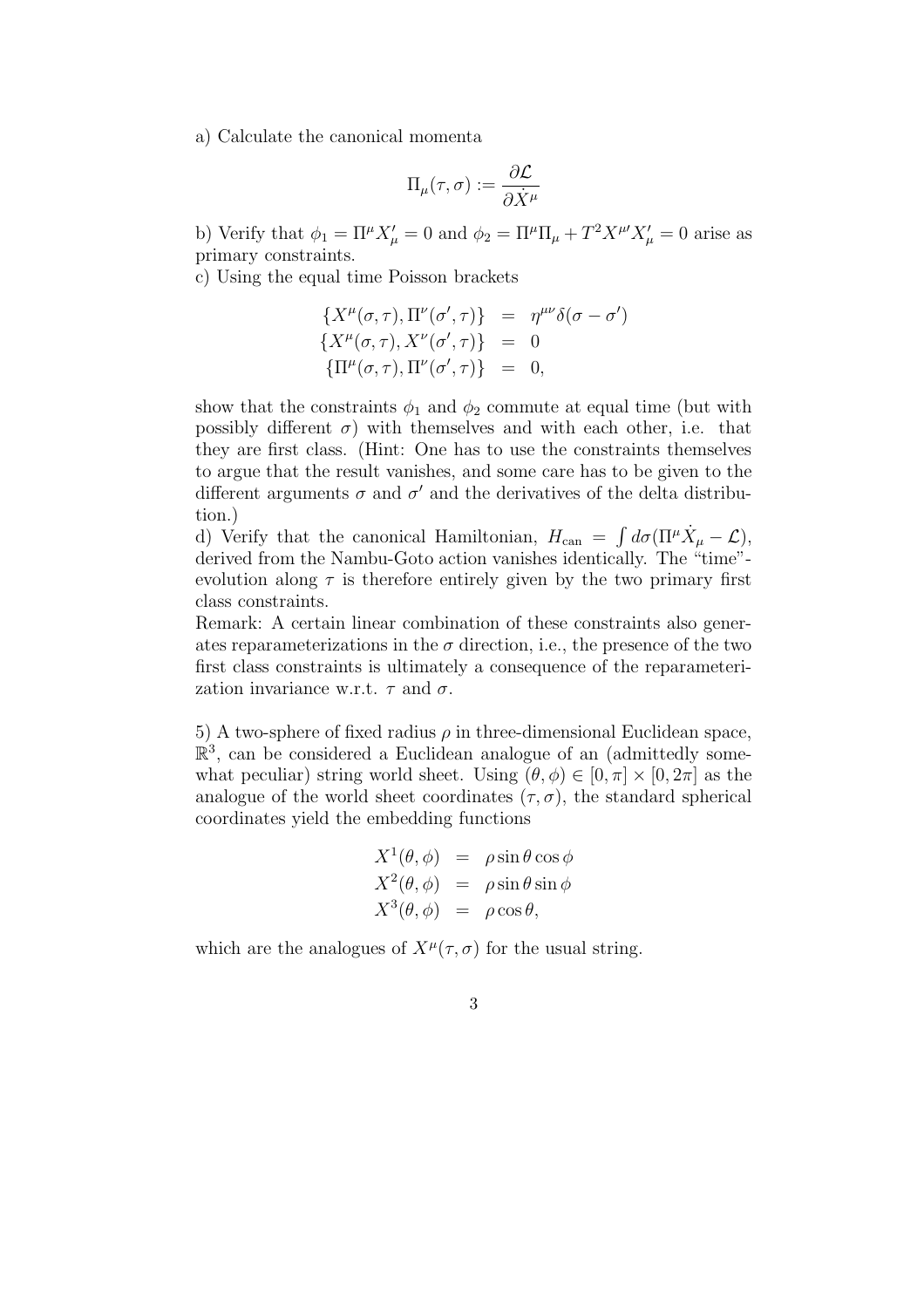a) Calculate the matrix

$$
M = \begin{pmatrix} \frac{\partial \vec{X}}{\partial \theta} \cdot \frac{\partial \vec{X}}{\partial \theta} & \frac{\partial \vec{X}}{\partial \theta} \cdot \frac{\partial \vec{X}}{\partial \phi} \\ \frac{\partial \vec{X}}{\partial \phi} \cdot \frac{\partial \vec{X}}{\partial \theta} & \frac{\partial \vec{X}}{\partial \phi} \cdot \frac{\partial \vec{X}}{\partial \phi} \end{pmatrix}
$$
(1)

b) Calculate the area of the two-sphere using the Euclidean analogue of the Nambu-Goto action:

$$
A = \int_0^{\pi} \int_0^{2\pi} d\theta d\phi \sqrt{\det(M)}.
$$

#### Appendix: Hamiltonian mechanics of constrained systems

In a theory with gauge (or "reparametrization") invariance, not all dynamical configurations are physically inequivalent. Rather, there may be gauge transformations that map some solutions to others without changing their physical content. The true phase space of physically distinct configurations is then only a subspace of the naive phase space spanned by the positions and momenta  $(q_i, p^i)$ . This subspace can be described as the vanishing loci of certain phase space constraints  $\phi_{\alpha}(q_i, p^i) = 0 \; (\alpha = 1, \ldots, n).$ 

Constraints are conventionally classified according to the following two schemes, which have nothing to do with each other:

## (I) Primary vs. secondary (or tertiary, etc.) constraints

This clasification scheme only has a meaning when the Hamiltonian system is obtained from a Lagrangian formulation via the standard Legendre transform:  $L(q_i, \dot{q}_i) \longrightarrow H(q_i, p^i)$ .

### Primary Constraints:

Primary constraints are relations  $\phi_A(q_i, p^i) = 0$   $(A = 1, \ldots, n_p)$  between the dynamical variables (usually the momenta) that follow from the mere *definition* of the momenta,  $p^i \equiv \partial L / \partial \dot{q}_i$ . Such relations occur when the matrix  $\frac{\partial p^i}{\partial \dot{\alpha}}$  $\frac{\partial p^{i}}{\partial \dot{q}_{j}}=\frac{\partial^{2} L}{\partial \dot{q}_{i} \partial \dot{q}}$  $\frac{\partial^2 L}{\partial \dot{q}_i \partial \dot{q}_j}$  is not invertible so that the map  $\dot{q}_i \longrightarrow p^j$ cannot be inverted, and the  $p^i$  are not all independent. No use of the equations of motion is required to derive the primary constraints. Secondary constraints:

Secondary constraints are additional constraints  $\phi_M(q_i, p^i) = 0$  (M =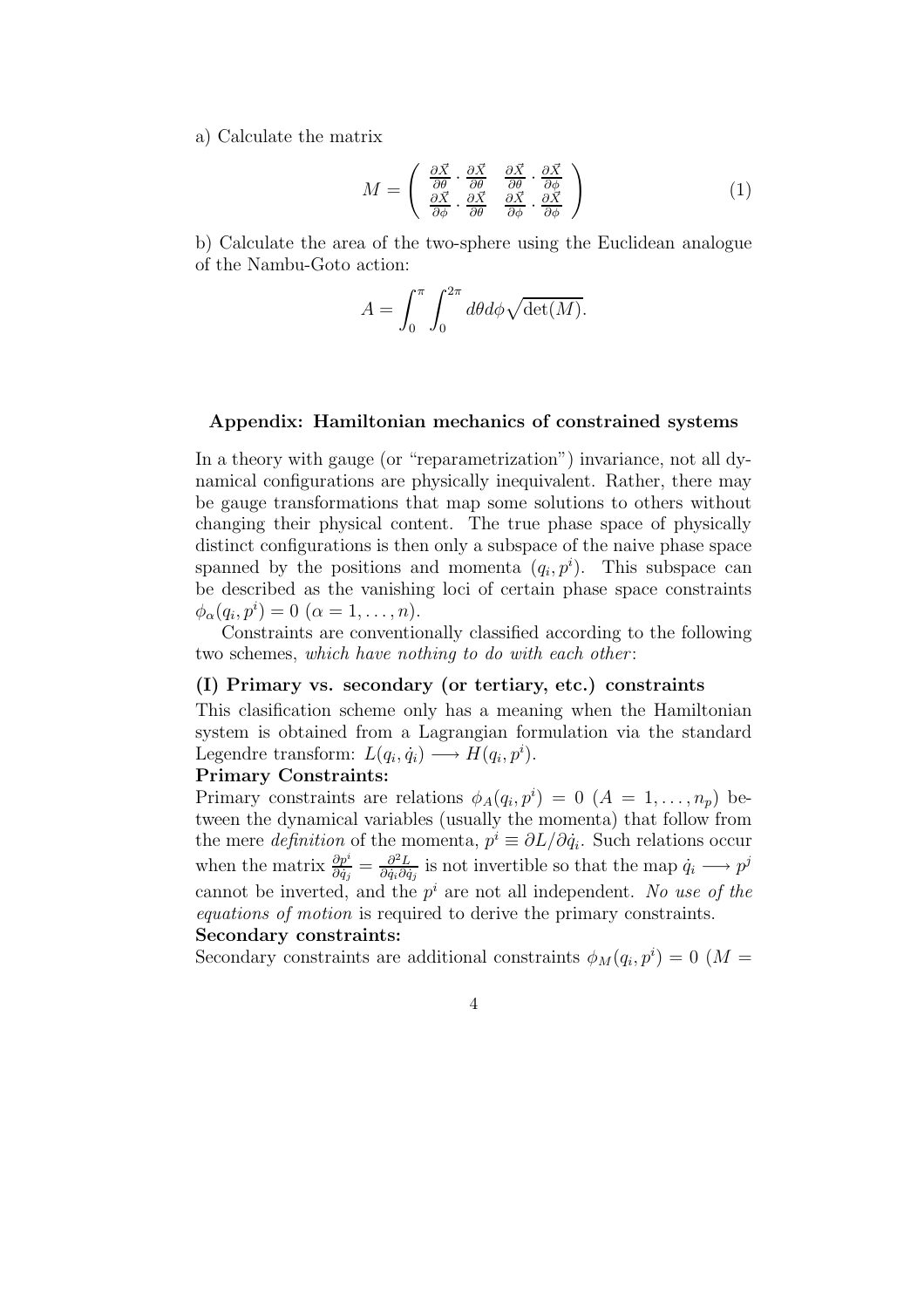$1, \ldots, n_s$  that may follow from the requirement that the primary constraints be constant under time evolution:

$$
0 \stackrel{!}{=} \dot{\phi}_A = \{\phi_A, H\} \Rightarrow \phi_M(q_i, p^i) = 0.
$$

The analogous requirement of time-independence of the secondary constraints may itself impose further constraints, which, if they exist, are then called "tertiary", etc. The total number of constraints is then  $n = n_p + n_s + n_t + \ldots$  Note that the derivation of secondary and higher constraints requires the use of the equations of motion via the Poisson bracket with the Hamiltonian.

It should be emphasized that the distinction between primary and secondary constraints is not always a very meaningful concept, as a different Lagrangian formulation for one and the same Hamiltonian system may exchange the rôle of primary and secondary constraints (see Problems 2) and 3)).

## (II) First class vs. second class constraints

This classification scheme has nothing to do with the previous one and has a deeper dynamical significance, as it does not refer to a possible Lagrangian origin of the Hamiltonian system, but is more adapted to the concept of gauge invariance.

#### First class constraints:

Their defining property is that they commute with all other constraints with respect to the Poisson bracket:

$$
\phi_{\mu} =
$$
first class  $\Leftrightarrow \{\phi_{\mu}, \phi_{\beta}\} = 0$   $\forall \beta = 1, ..., n$ 

First class constraints typically generate gauge transformations via the Poisson bracket:

$$
\delta F = \{F, \phi_{\mu}\},
$$

and hence signal a residual gauge invariance on the constraint surface. As the time evolution is only unique modulo gauge transformations, the canonical Hamiltonian  $H_{\text{can}} = p^i \dot{q}_i - L$  has to be supplemented by the first class constraints to give the "total" Hamiltonian

$$
H = H_{\text{can}} + N^{\mu} \phi_{\mu},
$$

with some (possibly time-dependent) Lagrange multipliers  $N^{\mu}$ . Note that even though  $\phi_{\mu}$  vanishes on the constraint surface, its Poisson